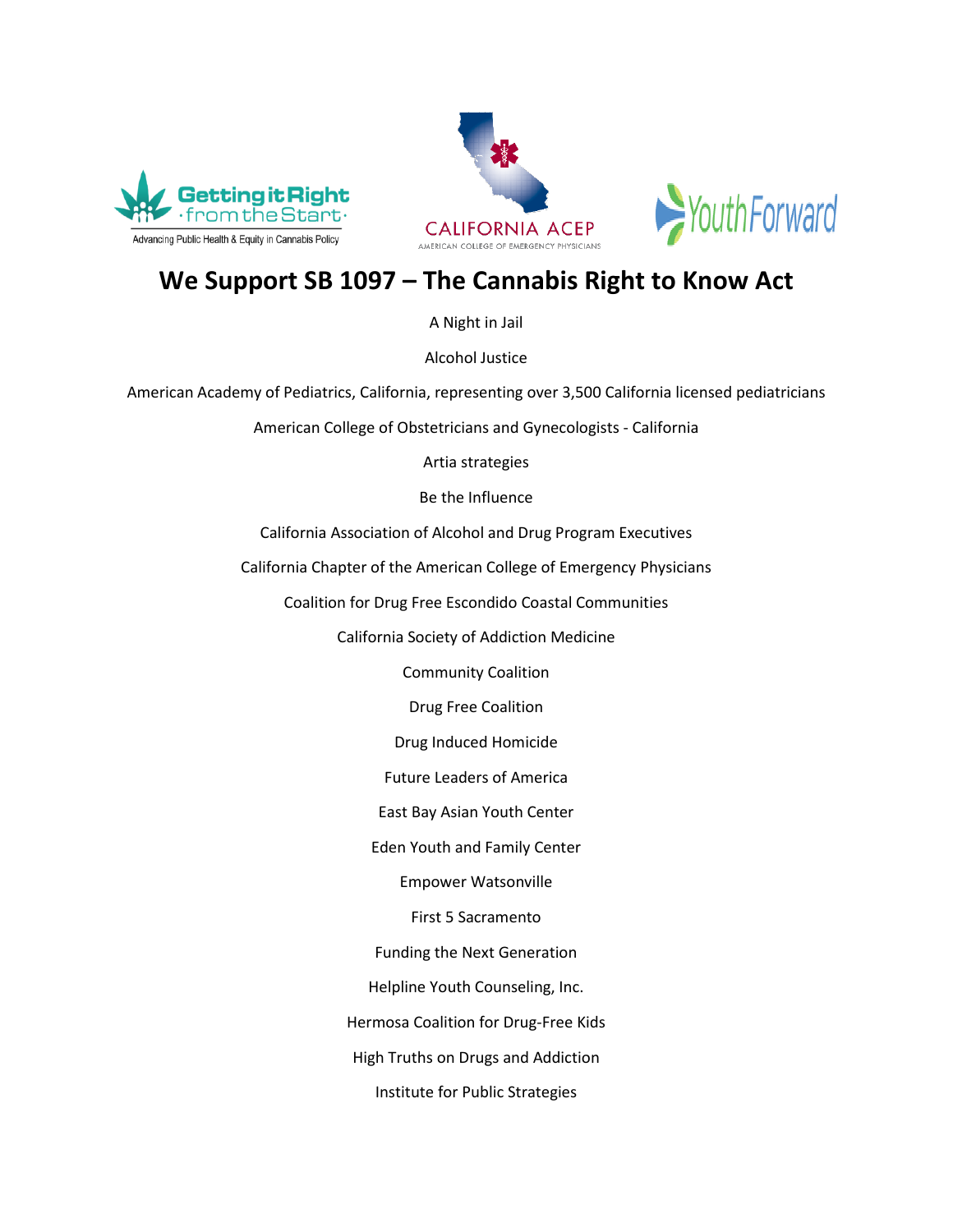Khmer Girls in Action

Liberty Hill Foundation

Los Angeles Drug and Alcohol and Policy Alliance

Marin4PublicHealth

Moms Strong

Monterey County Prescribe Safe Initiative

North Coastal Prevention Coalition

Organization for Justice and Equality

Positive Alternatives Program/Volunteers of America of Los Angeles

PRO Youth and Families

Public Health Advocates

Public Health Institute

Pueblo y Salud, Inc.

Red Road Program

Restoring Justice for Indigenous People

Rio Vista Alliance

RYSE

Sacramento Youth Center

**SafeLaunch** 

San Dieguito Alliance for Drug Free Youth

San Marcos Prevention Coalition

Santa Clara County

SAY San Diego

SBCS Corporation

SCCAM-Shasta and Siskiyou Citizens Against Marijuana-An ATOD Coalition

Select Fiduciary Group LLC

Sigma Beta Xi Youth and Family Services

Social Model Recovery Systems

South East Community Alliance